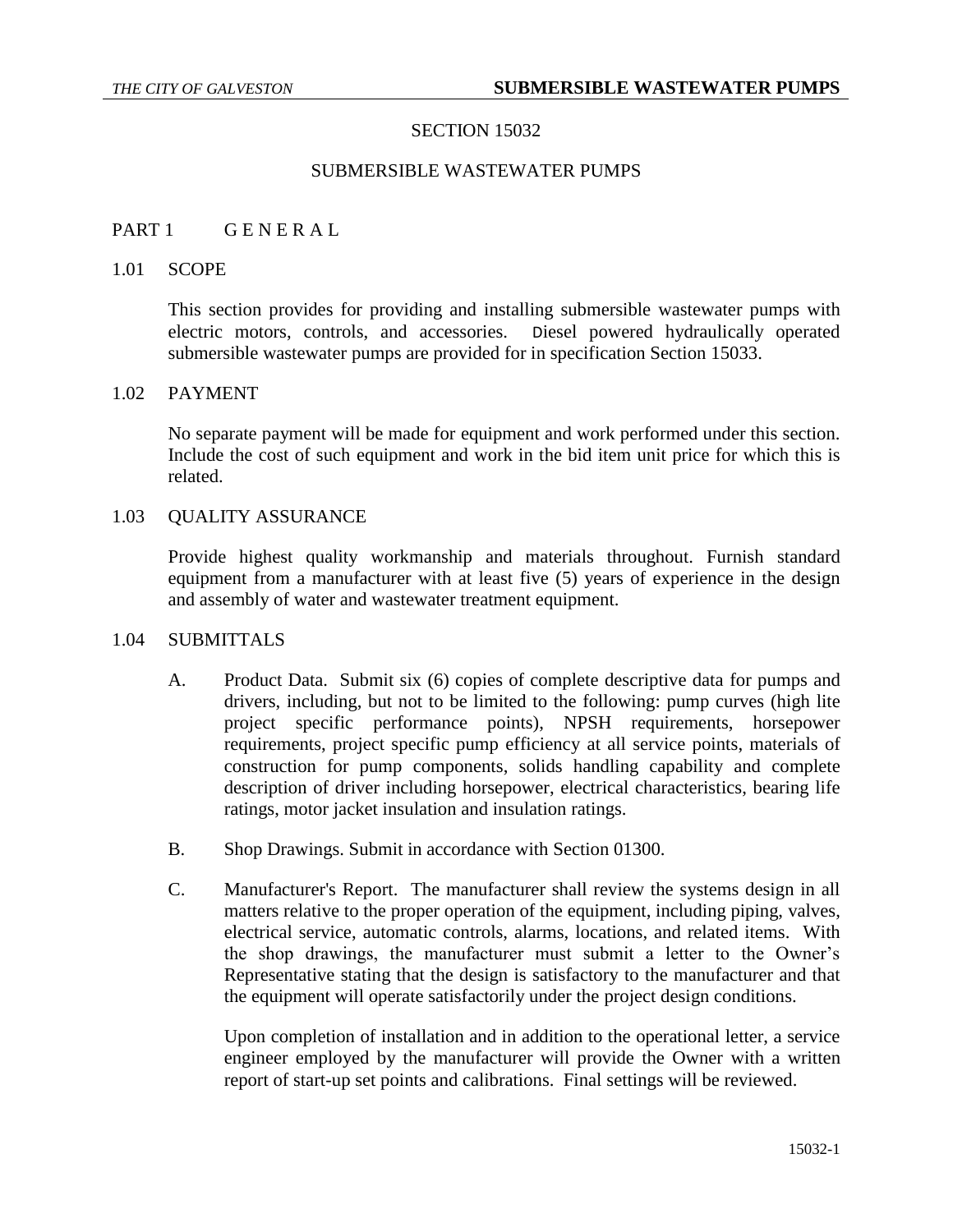#### 1.05 NOISE AND VIBRATION

Select equipment to operate with minimum of noise and vibration. If, in the opinion of the Owner's Representative, objectionable noise or vibration is produced or transmitted to or through building structure by equipment, piping ducts, or other parts of work, rectify such conditions without change in the contract sum.

# PART 2 PRODUCTS

#### 2.01 SUBMERSIBLE PUMPS

- A. Manufacturer. As indicated provide non-clog pumps as manufactured by Flygt, ABS, or approved equal. Each pump shall be furnished with a sufficient length of 13-2-1 hypalon jacketed type SPC cable to extend from the pump to the junction box or control panel outside of the pump containment structure. Each pump used in a submersible application shall be supplied with 316 stainless steel chain of adequate strength, and length, to permit lifting and lowering the pump without wet well entry.
- B. Capacity and Efficiency
	- 1. Head losses through the pump are not included in the total pumping head and suction head. Use pumping head and other terms as defined in the Standards of the Hydraulic Institute (ANSI/HI) as currently amended.
	- 2. Supply pumps having peak design operating point within twenty Percent (20%) of peak efficiency. Pumps with curves constantly rising toward shut-off are preferred. Standard Maximum and minimum impellers are not to be used for initial conditions, except in special cases, and then only with approval of the Owner's Representative.
- C. Pump Characteristics. The pumps shall meet all of the design and performance requirements as outlined on the table "Pump Characteristics" on the drawings.
- D. Pump Design. The pump(s) shall be capable of handling raw unscreened sewage. The pump discharge piping shall include either a connection elbow permanently installed in the wet well along with the discharge piping or a threaded pipe connection on grinder units, 1.5 Hp and smaller. If a permanent elbow is used in a submersible application, the pump(s) shall be automatically connected to the discharge connection elbow when lowered in place, and shall be easily removed for inspection or service. Sealing of the pumping unit to the discharge connection elbow shall be accomplished by a simple linear downward motion of the pump. Using either type of connection system, there shall be no need for personnel to enter the lift station wet well.

A sliding guide bracket shall be an integral part of the pump unit. The entire weight of the pumping unit shall be guided by no less than two stainless steel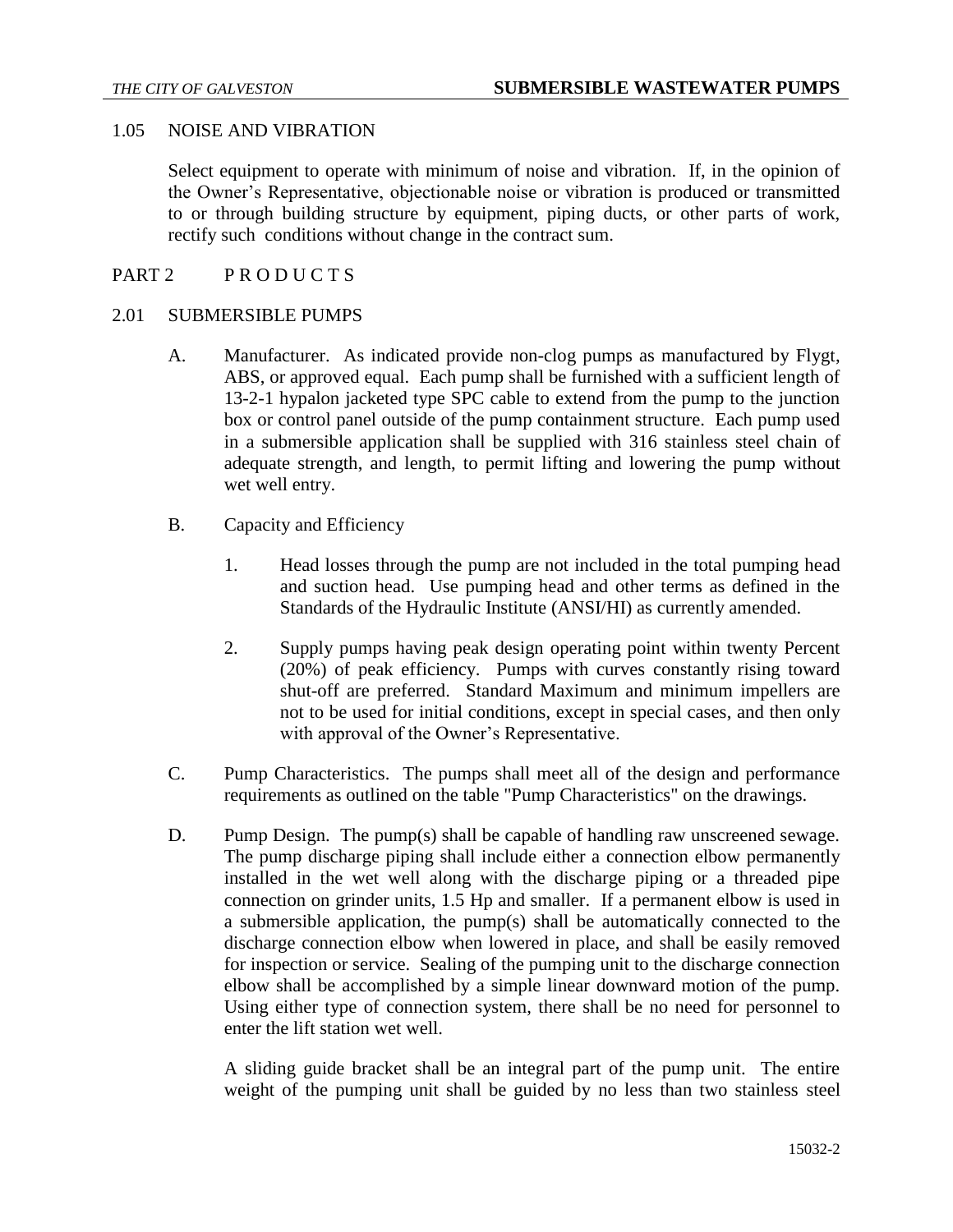guide bars or rails. When using a permanent elbow the pump shall be laterally supported by the guide bars (rails) and pressed tightly against the discharge connection elbow, with metal-to-metal contact. All mating surfaces where watertight sealing is required shall be machined and fitted with nitrile rubber Orings. Fitting shall be such that sealing is accomplished by metal to metal contact between machined surfaces, resulting in controlled compression of nitrile rubber O-rings without the requirement of a specific torque limit to affect this. No secondary sealing compounds, rectangular gaskets, elliptical "O"-rings, grease or other devices shall be used. No portion of the pump shall bear directly on the floor of the sump. The pump, with its appurtenances and cable, shall be capable of continuous submergence underwater without loss of watertight integrity to a depth of 60 feet. Submersible grinder pumps (where specified) may have the pump casing resting on the floor via mounting legs and may use an O-ring sealing arrangement.

Alternatively, when the pump is used in a dry pit (non-submersible) application a permanent bolt down mounting base is to be supplied by the manufacturer. This mounting base is to be close-coupled to the pump suction connection and be constructed of either gray cast or ductile iron with a standard flange coupling pattern on both connection ends.

- E. Pump Construction. Major pump components shall be of gray cast iron, Class 30, with smooth surfaces devoid of blow holes and other irregularities. Where watertight sealing is required, O-rings made of nitrile rubber shall be used. All exposed nuts and bolts shall be of stainless steel 316. All surfaces coming into contact with sewage, other than stainless steel, shall be protected by an approved sewage resistant coating. Pump exterior shall be sprayed with zinc primer and a high solids epoxy finish.
- F. Cable Entry. The cable entry seal design shall preclude specific torque requirements to insure a watertight and submersible seal. The cable entry shall consist of dual cylindrical elastomer grommets, flanked by washers, all having a close tolerance fit against the cable outside diameter and the entry inside diameter. The grommets shall be compressed by the cable entry unit, thus providing a strain relief function. The assembly shall provide ease of changing the cable when necessary using the same entry seal. The cable entry junction chamber and motor shall be sealed from each other, which shall isolate the stator housing from foreign material gaining access through the pump top. Epoxies, silicones, or other secondary sealing systems shall not be considered acceptable.
- G. Pump Motors
	- a. Pump Motor 10 horsepower and below. Cooling characteristics suitable to permit continuous operation in totally submerged, partially submerged, or non-submerged conditions without overheating. The pump motor shall be a NEMA B design, induction type with a squirrel cage rotor, shell type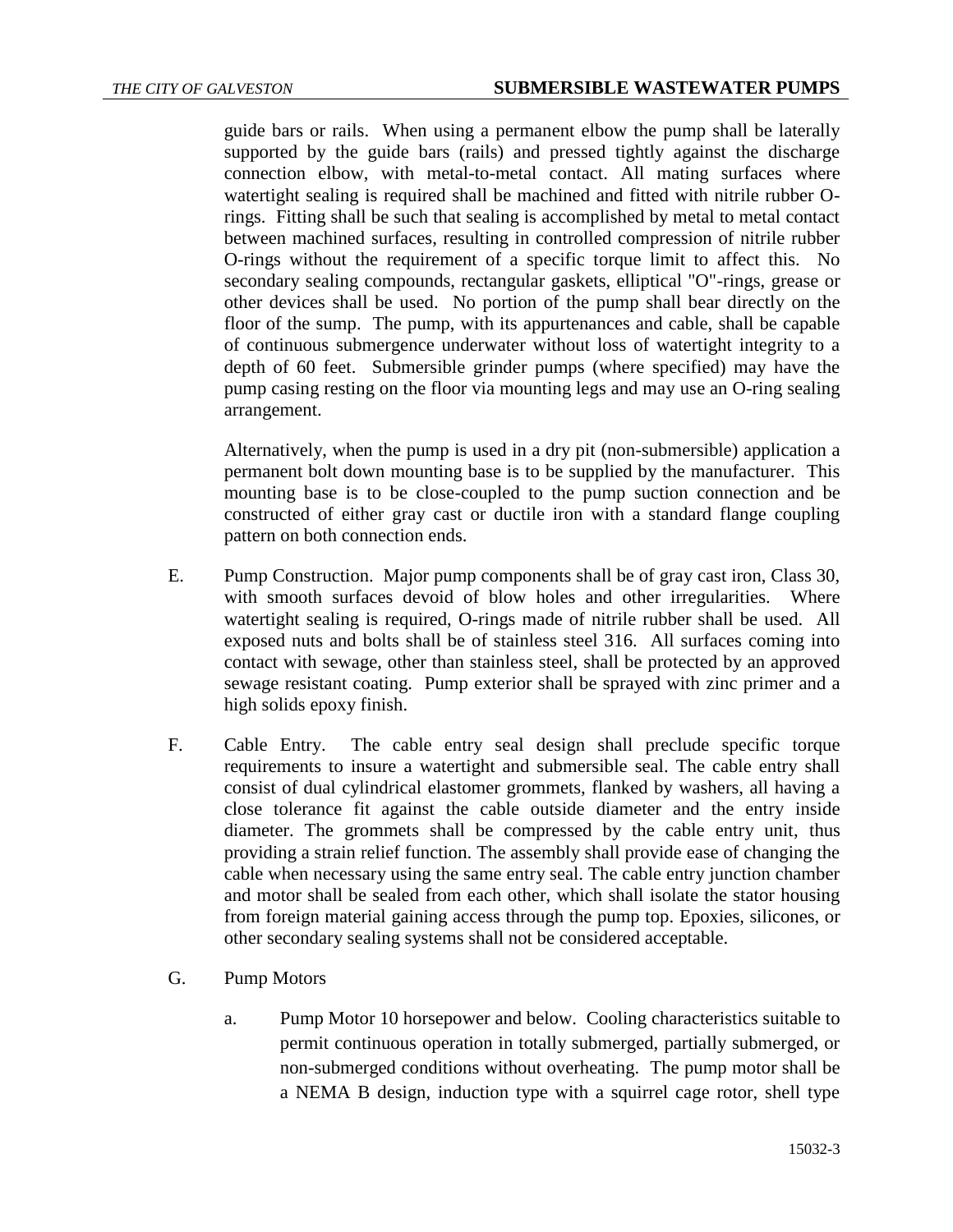design, housed in an air filled, watertight chamber. The stator windings shall be insulated with moisture resistant Class H insulation rated for  $180^{\circ}$ C (356 $^{\circ}$ F). The stator shall be insulated by the trickle impregnation method using Class H monomer-free polyester resin resulting in a winding fill factor of at least 95%. The motor shall be inverter duty rated in accordance with NEMA MG1, Part 31.The stator shall be heat-shrink fitted into the cast iron stator housing. The use of multiple step dip and bake-type stator insulation process is not acceptable. The use of bolts, pins or other fastening devices requiring penetration of the stator housing is not acceptable. The motor shall be designed for continuous duty handling pumped media of 40°C (104°F) and capable of no less than 15 evenly spaced starts per hour. The rotor bars and short circuit rings shall be made of cast aluminum. Thermal switches set to open at 125°C (260°F) shall be embedded in the stator end coils to monitor the temperature of each phase winding. These thermal switches shall be used in conjunction with and supplemental to external motor overload protection and shall be connected to the control panel. The junction chamber containing the terminal board shall be hermetically sealed from the motor by an elastomer compression seal. Connection between the cable conductors and stator leads shall be made with threaded compression type binding posts permanently affixed to a terminal board. The motor and the pump shall be produced by the same manufacturer.

The pump shaft shall rotate on two bearings. Motor bearings shall be permanently grease lubricated. The upper bearing shall be a single deep groove ball bearing. The lower bearing shall be a two row angular contact bearing to compensate for axial thrust and radial forces. Single row lower bearings are not acceptable.

The combined service factor (combined effect of voltage, frequency and specific gravity) shall be a minimum of 1.15. The motor shall have a voltage tolerance of plus or minus 10%. The motor shall be designed for operation up to 40°C (104°F) ambient and with a temperature rise not to exceed 80°C. A performance chart shall be provided showing curves for torque, current, power factor, input/output kW and efficiency. This chart shall also include data on starting and no-load characteristics.

The power cable shall be sized according to the NEC and ICEA standards and shall be of sufficient length to reach the junction box without the need of any splices. The outer jacket of the cable shall be oil resistant chlorinated polyethylene rubber. The motor and cable shall be capable of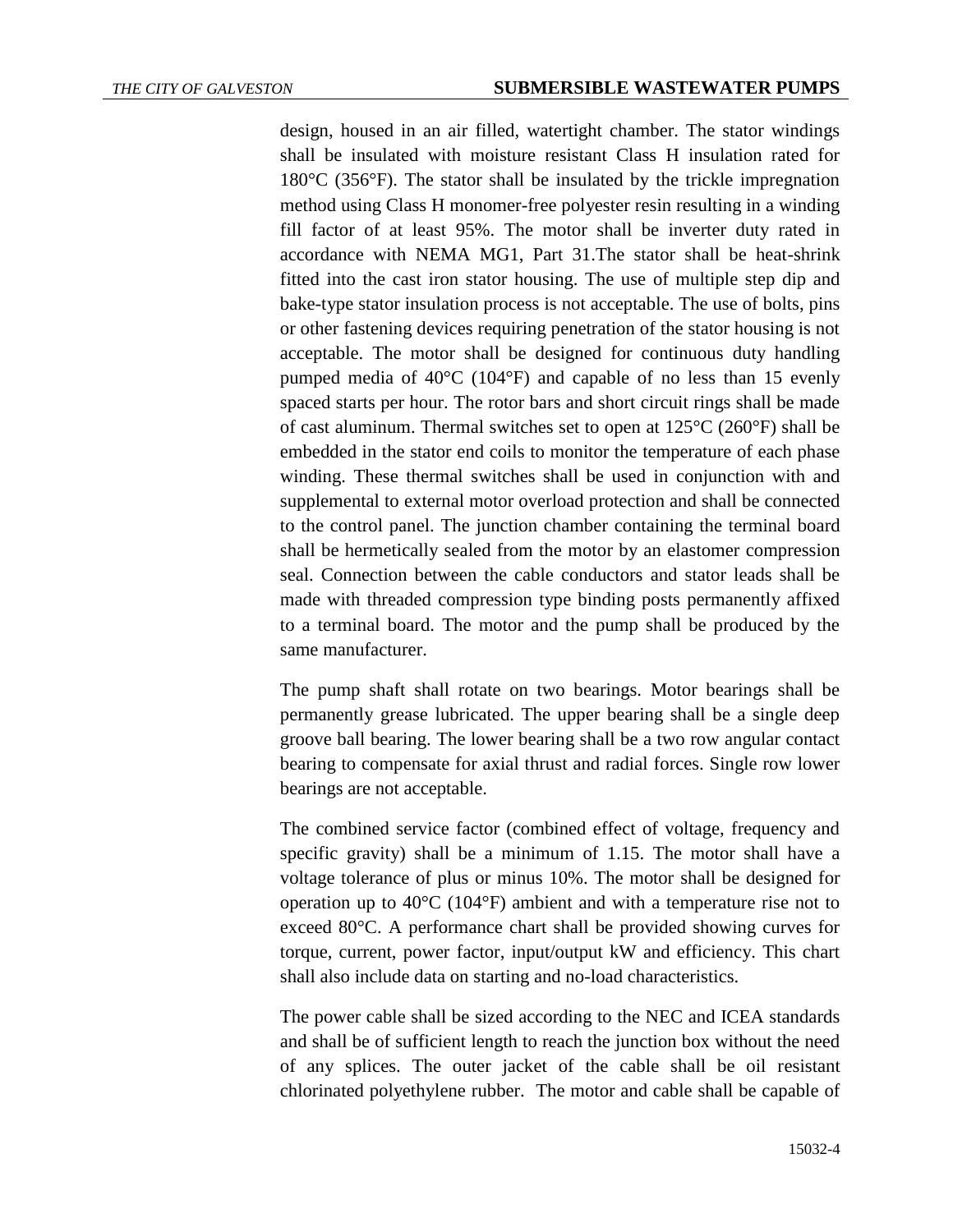continuous submergence underwater without loss of watertight integrity to a depth of 65 feet or greater.

The motor horsepower shall be adequate so that the pump is nonoverloading throughout the entire pump performance curve from shut-off through run-out.

Securely affix in a conspicuous place on each pump and motor a standard stainless steel nameplate showing the serial number and name of the manufacturer. Also, show the capacity in gallons per minute at rated rpm and head in feet, impeller diameter, horsepower, speed and electric current characteristics. Nameplates with distributing agents only are not acceptable.

b. Pump Motor above 10 horsepower and below 100 horsepower. Cooling characteristics suitable to permit continuous operation in totally submerged, partially submerged, or non-submerged conditions without overheating. The pump motor shall be a NEMA B design, induction type with a squirrel cage rotor, shell type design, housed in an air filled, watertight chamber. The stator windings shall be insulated with moisture resistant Class H insulation rated for 180°C (356°F). The stator shall be insulated by the trickle impregnation method using Class H monomer-free polyester resin resulting in a winding fill factor of at least 95%. The motor shall be inverter duty rated in accordance with NEMA MG1, Part 31.The stator shall be heat-shrink fitted into the cast iron stator housing. The use of multiple step dip and bake-type stator insulation process is not acceptable. The use of pins, bolts, screws or other fastening devices used to locate or hold the stator and that penetrate the stator housing are not acceptable. The motor shall be designed for continuous duty while handling pumped media of up to 104°F. The motor shall be capable of no less than 15 evenly spaced starts per hour. The rotor bars and short circuit rings shall be made of aluminum. Three thermal switches shall be embedded in the stator end coils, one per phase winding, to monitor the stator temperature. These thermal switches shall be used in conjunction with and supplemental to external motor overload protection and shall be connected to the motor control panel.

The junction chamber shall be sealed off from the stator housing and shall contain a terminal board for connection of power and pilot sensor cables using threaded compression type terminals. The use of wire nuts or crimptype connectors is not acceptable. The motor and the pump shall be produced by the same manufacturer.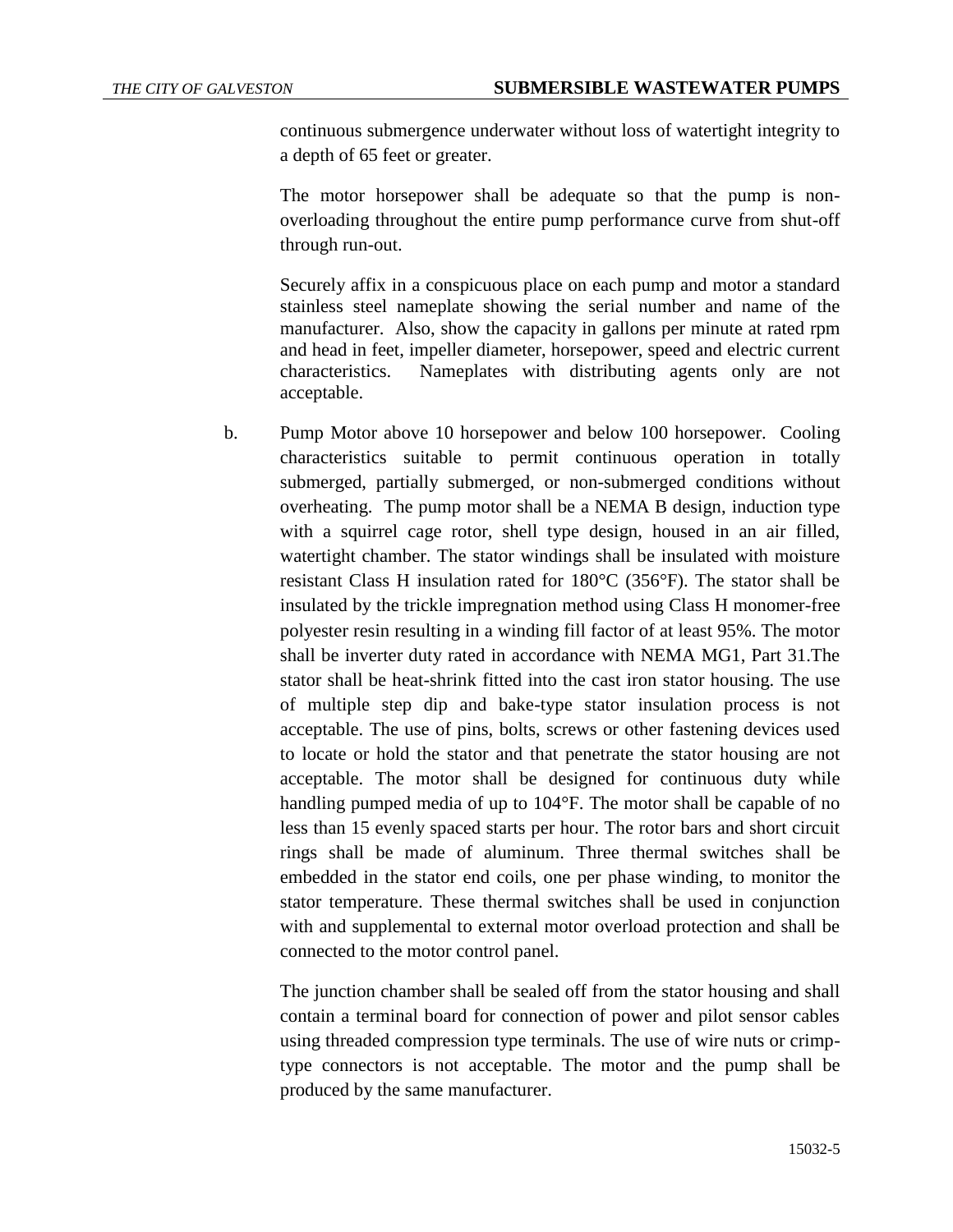The integral pump/motor shaft shall rotate on two bearings. The motor bearings shall be sealed and permanently grease lubricated with high temperature grease. The upper motor bearing shall be a single ball type bearing to handle radial loads. The lower bearing shall be a two row angular contact ball bearing to handle the thrust and radial forces. The minimum  $L_{10}$  bearing life shall be 50,000 hours at any usable portion of the pump curve

The motor service factor (combined effect of voltage, frequency and specific gravity) shall be 1.15. The motor shall have a voltage tolerance of  $+/-$  10%. The motor shall be designed for continuous operation in up to a 40°C. ambient and shall have a NEMA Class B maximum operating temperature rise of 80° C. A motor performance chart shall be provided exhibiting curves for motor torque, current, power factor, input/output kW and efficiency. The chart shall also include data on motor starting and noload characteristics.

Motor horsepower shall be sufficient so that the pump is non-overloading throughout its entire performance curve, from shut-off to run-out. The motor and cable shall be capable of continuous submergence underwater without loss of watertight integrity to a depth of 65 feet or greater.

The power cable shall be sized according to the NEC and ICEA standards and shall be of sufficient length to reach the junction box without the need of any splices. The outer jacket of the cable shall be oil resistant chlorinated polyethylene rubber. The motor and cable shall be capable of continuous submergence underwater without loss of watertight integrity to a depth of 65 feet or greater.

The motor horsepower shall be adequate so that the pump is nonoverloading throughout the entire pump performance curve from shut-off through run-out.

Securely affix in a conspicuous place on each pump and motor a standard stainless steel nameplate showing the serial number and name of the manufacturer. Also, show the capacity in gallons per minute at rated rpm and head in feet, impeller diameter, horsepower, speed and electric current characteristics. Nameplates with distributing agents only are not acceptable.

H. Pump Shaft and Seals. The pump and motor shaft shall be a single piece unit. The pump shaft is an extension of the motor shaft. Shafts using mechanical couplings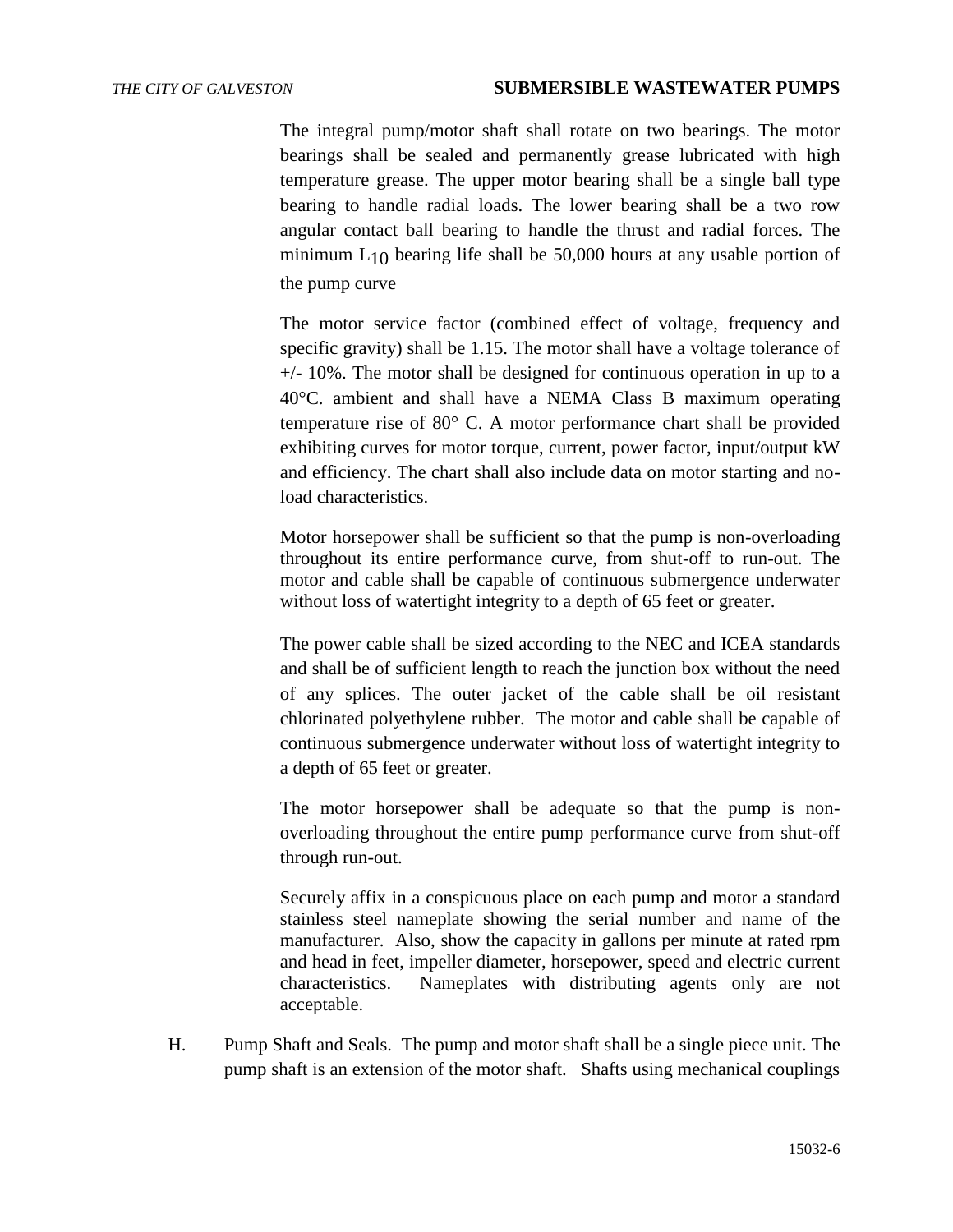shall not be acceptable. The shaft shall be stainless steel – ASTM A479 S43100- T. Shaft sleeves will not be acceptable.

Each pump shall be provided with a tandem mechanical shaft seal system consisting of two independent seal assemblies. The seals shall operate in a lubricant reservoir that hydrodynamically lubricates the lapped seal faces at a constant rate. The lower, primary seal unit, located between the pump and the lubricant chamber, shall contain one stationary and one positively driven rotating, corrosion resistant tungsten-carbide ring. The upper, secondary seal unit, located between the lubricant chamber and the motor housing, shall contain one stationary and one positively driven rotating, corrosion resistant tungsten-carbide seal ring. Each seal interface shall be held in contact by its own spring system. The seals shall require neither maintenance nor adjustment nor depend on direction of rotation for sealing. The position of both mechanical seals shall depend on the shaft. Mounting of the lower mechanical seal on the impeller hub will not be acceptable. For special applications, other seal face materials shall be available.

Each pump shall be provided with a lubricant chamber for the shaft sealing system. The lubricant chamber shall be designed to prevent overfilling and to provide lubricant expansion capacity. The drain and inspection plug, with positive anti-leak seal shall be easily accessible from the outside. The seal system shall not rely upon the pumped media for lubrication. The motor shall be able to operate dry without damage while pumping under load. Seal lubricant shall be FDA Approved, nontoxic.

I. Impellers. Non-clog: The impellers shall be of gray cast iron, Class 35B, dynamically balanced, semi-open, multi-vane, back-swept, non-clog design. The impeller vane leading edges shall be mechanically self-cleaned upon each rotation as they pass across a spiral groove located on the volute suction which shall keep them clear of debris, maintaining an unobstructed leading edge. The impeller(s) vanes shall have screw-shaped leading edges that are hardened to Rc 45 and shall be capable of handling solids, fibrous materials, heavy sludge and other matter found in waste water. The screw shape of the impeller inlet shall provide an inducing effect for the handling of sludge and rag-laden wastewater. Impellers shall be locked to the shaft and held by an impeller bolt.

The pump volute shall be a single piece gray cast iron, ASTM A-48, Class 35B, non-concentric design with smooth passages of sufficient size to pass any solids that may enter the impeller. Minimum inlet and discharge size shall be as specified. The volute shall have a replaceable volute insert ring containing spiralshaped, sharp-edged groove(s). The spiral groove(s) shall provide the relief path and sharp edge(s) across which each impeller vane leading edge shall cross during rotation so to remain unobstructed. The internal volute bottom shall provide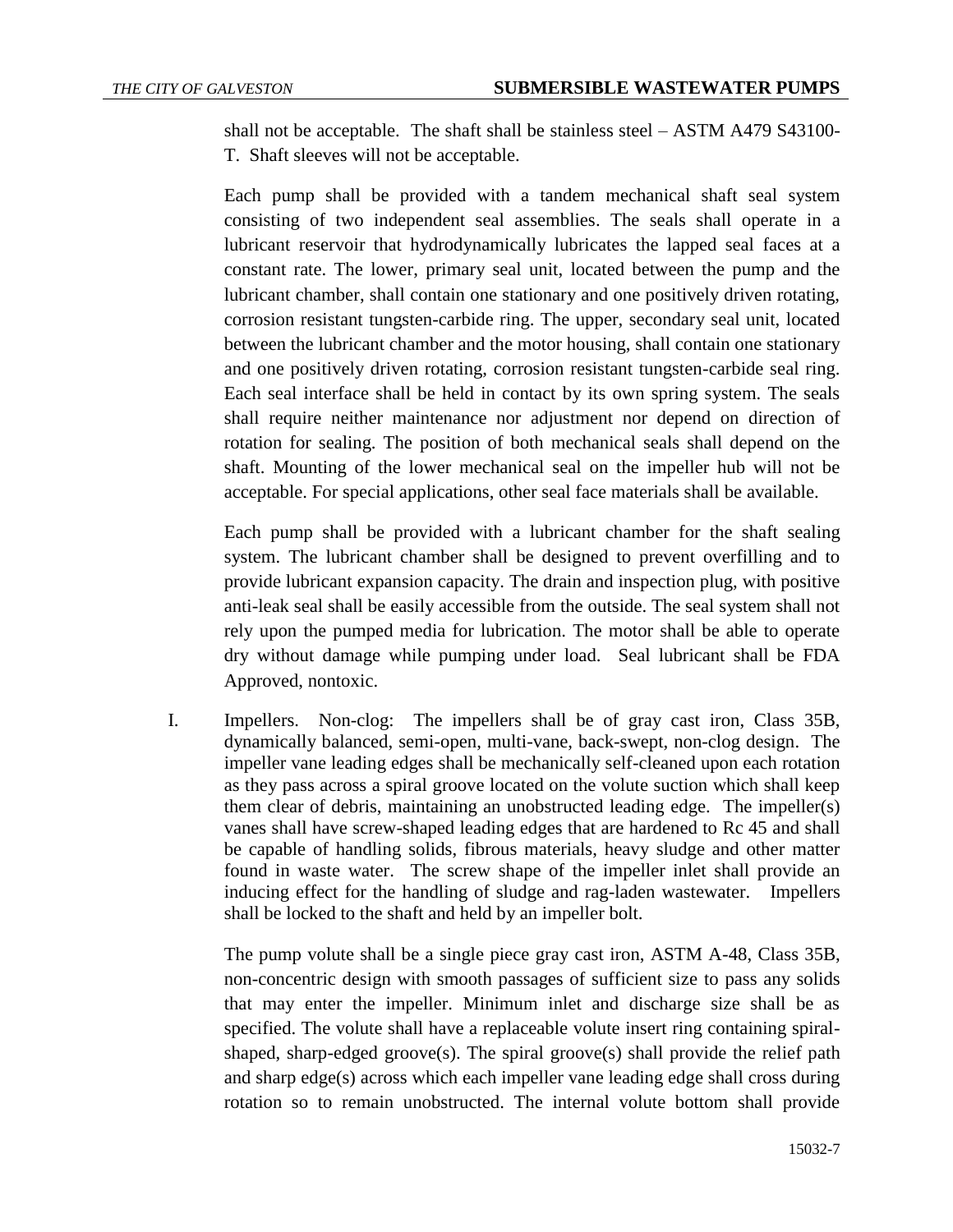effective sealing between the multi-vane semi-open impeller and the volute. The insert ring shall be cast of (ASTM A-48 Class 35B cast iron or ASTM A 532 (Alloy lll A), 25% chrome cast iron)

A wear ring system shall be installed to provide efficient sealing between the volute and impeller. The wear ring shall consist of a stationary ring made of nitrile rubber molded with a steel ring insert which is drive fitted to the volute inlet and a rotating stainless steel ANSI 304 ring which is drive-fitted to the impeller eye.

- J. Electrical Controls. Are to be provided as part of the process control with all connections, wiring and circuitry. See specification sections specific to electrical and controls.
- K. Liquid Level Sensors. Furnish and install the liquid level sensing system as indicated on the drawings or specified in process control:
- L. Access Hatch. Were indicated on the plans provide an aluminum access hatch complete with frame, hinged access doors with 316 stainless steel safety latch lockable hasp of size or dimensions shown on the plans and as required to install or remove submersible pump. The access hatch assembly shall include stainless steel springs for easy opening. This access hatch is to have 316 stainless steel tamper resistant nuts, bolts and stainless steel anchors affixed to the frame for embedment in concrete top covers.

Each hatch shall include an internal fall-through prevention aluminum safety grate, OSHA orange finish, with a minimum design capacity of 300 p.s.f. All mounting hardware shall be 316 stainless steel. The safety grate shall be independent of the access hatch, the safety grate shall be hinged to swing up and out of the way, leaving a clear access area as required to install or remove the submersible pump. The safety grate shall be removable for maintenance purposes.

## 2.02 PROCESS CONTROL

Provide a control panel complete with all mounting hardware, wiring, conduit, and components as shown on the drawings and/or indicated below. Related component and electrical specifications are found in Division 16 and/or indicated below.

- A. Control Panel: Provide a NEMA 4x stainless steel free standing enclosure with a minimum 4 inch mounting legs on panel or as indicated on the drawings. The panel shall be affixed to corrosion resistant vertical mounting supports, and shall have a minimum 36 inch mounting height. All Motor Control Panels shall be made with external transformers for lighting and appurtenances.
- B. Controls: Provide all required relays, circuit breakers, motor starters, phase and surge protection, alarm horn and light for a complete and operating system.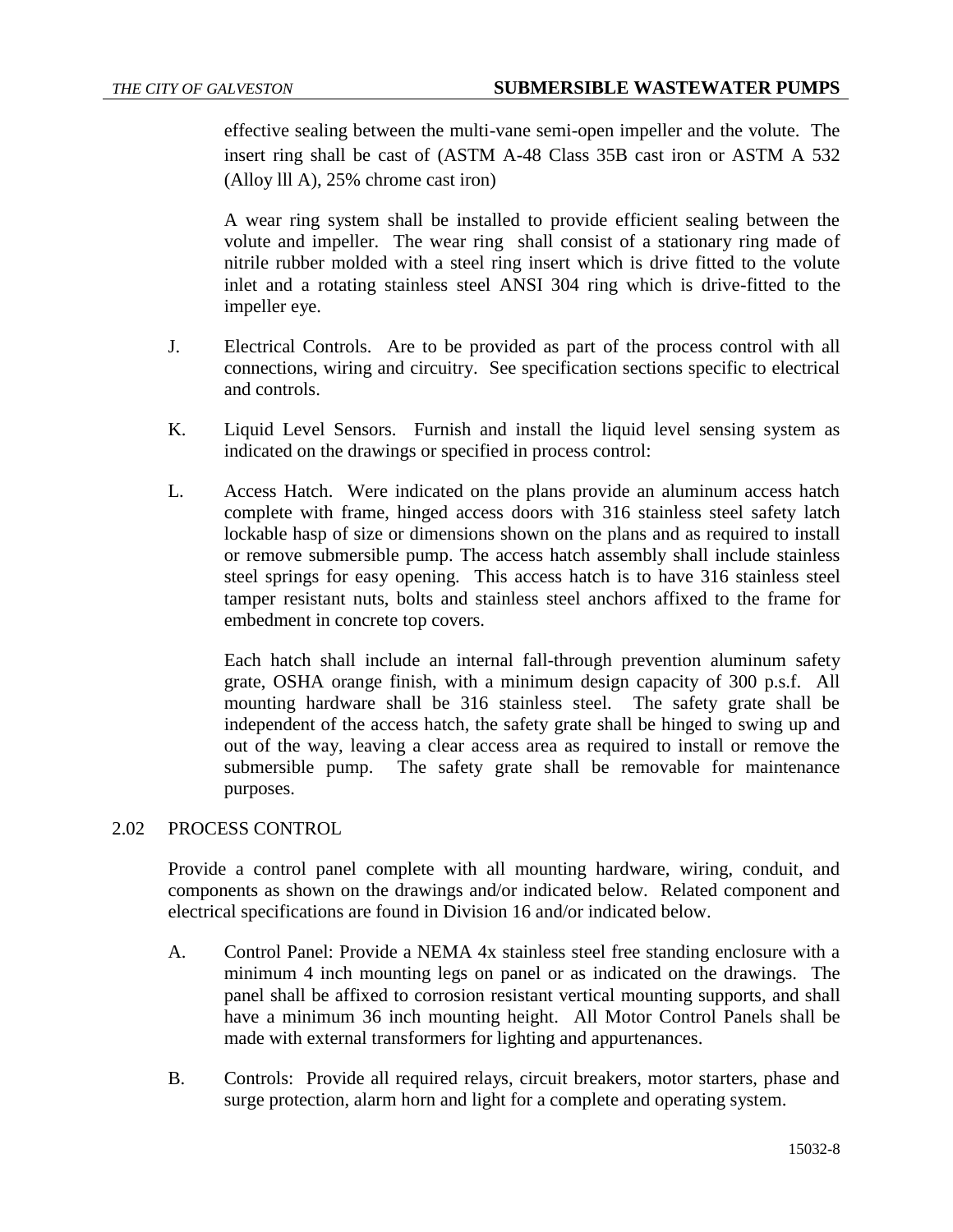- C. Liquid Level Controls: See plans.
- D. Transformers shall be mounted independently in NEMA 4x stainless steel enclosure.

## PART 3 EXECUTION

### 3.01 SERVICE

- A. A factory representative, as an advisor, shall be provided during the initial installation work; for the inspection and checkout of the erected equipment; and during instruction for initial operation. These services are to be for two (2) periods not exceeding five (5) days each.
- B. Furnish the Owner with a written report from a service engineer employed by the manufacturer denoting start-points and calibrations. Obtain Owner's Representative's approval of final setting.
- C. Arrange for manufacturer to have service personnel on 24-hour call.

### 3.02 WARRANTY

The manufacturer shall warrant the units being supplied to the Owner against defects in workmanship and material for a period of two (2) year from the date of final project acceptance, under normal use, operation and service. The warranty shall be in printed form and apply to all similar units. (Contractor's responsibility shall end after the one year warranty period they are required to provide).

Each manufacturer shall review the systems design in all matters relative to the proper operation of their equipment, including piping, electrical, automatic controls, locations, and related items. With their shop drawings, the manufacturer must submit a letter to the Owner's Representative stating that the design is satisfactory to the manufacturer and that the equipment will operate satisfactorily under the design conditions. Further, the manufacturer must review the final installation at site and write a second letter stating that the installation is satisfactory to the manufacturer and that the equipment will operate satisfactorily under the installed conditions.

#### 3.03 PUMP TEST

The pump manufacturer shall perform the following inspections and tests on each pump before shipment form factory.

- A. Impeller, motor rating and electrical connections shall first be checked for compliance to the customer's purchase order.
- B. A motor and cable insulation test for moisture content or insulation defects shall be made.